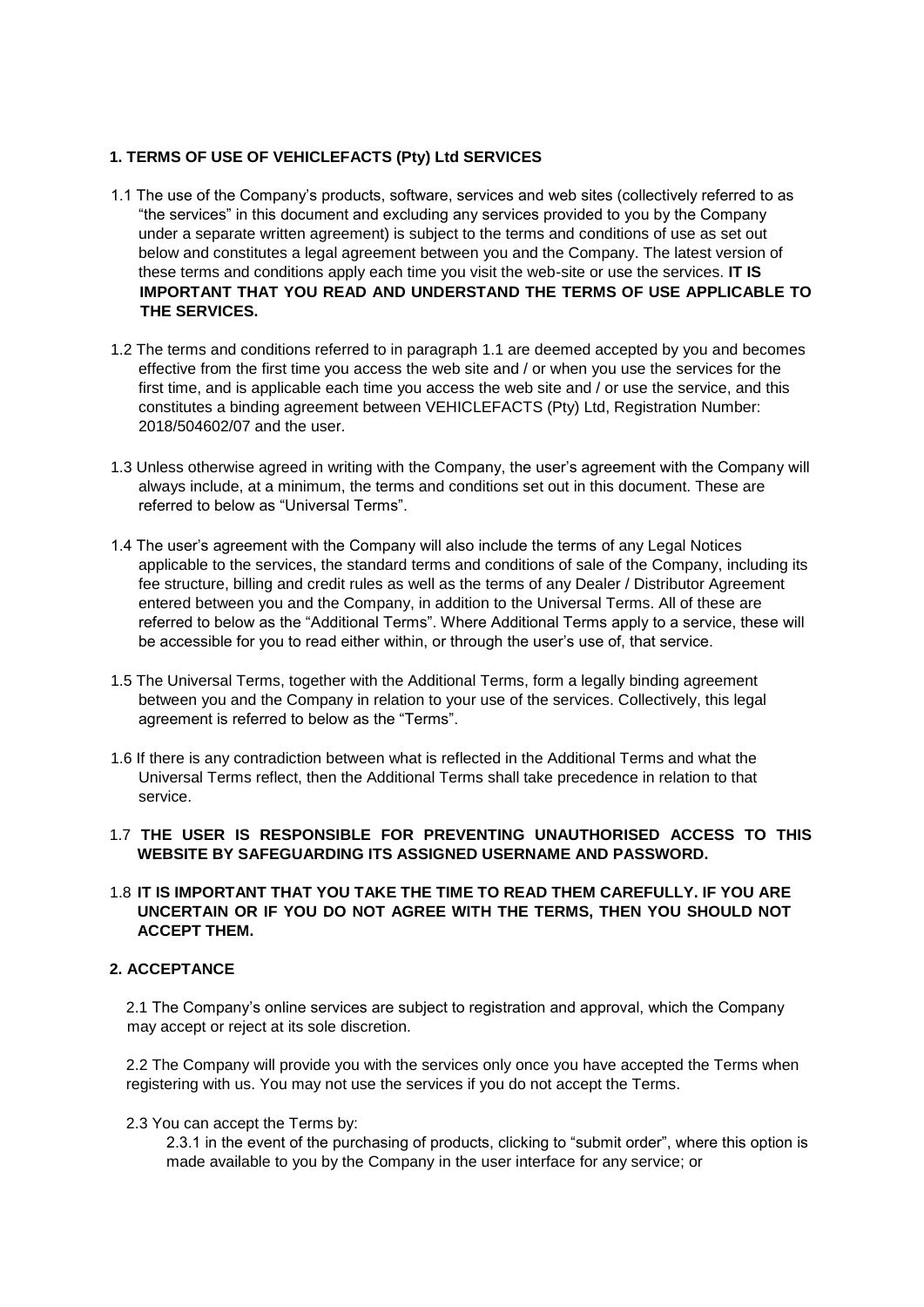2.3.2 in the event of requesting contact with a dealer / distributor then by, clicking "contact us", where this option is made available to you by the Company in the user interface for any service; or

2.3.3 by actually using the services. In this case, the user understands and agrees that the Company will treat your use of the services as acceptance of the Terms from that point onwards.

2.4 You may not use the services and may not accept the Terms if you:

2.4.1 are not of legal age to form a binding contract with the Company; or

2.4.2 are a person barred from receiving the services under the laws of the Republic of South Africa or other countries including the country in which the user is resident or from which the user uses the services; or

2.4.3 are not authorized in terms of a Distributor Agreement or Employment Agreement to order products or have registered as a user.

# 2.5 **BEFORE YOU CONTINUE, YOU SHOULD PRINT OFF OR SAVE A LOCAL COPY OF THE UNIVERSAL TERMS FOR YOUR RECORDS**!

## **3. DEFINITIONS**

3.1 "Agreement" means the Terms, Additional Terms, Legal Notices and Privacy Statement;

3.2 "Buyer" means a person, firm, company or close corporation or any other legal entity who order or purchase any goods or services offered for sale on this web site.

3.3 "fees" means any charges which the Company charge as per the Invoice / Statement of Account;

3.4 "the Company" means VEHICLEFACTS (Pty) Ltd, Registration Number: 2018/504602/07, a private company duly incorporated in terms of the laws of the Republic of South Africa;

3.5 "Indemnified Party" means each of the Company, its officers, contractors, consultants and agents from time to time, and any related entities, associates or affiliates of the Company, and each of their respective officers, employees, contractors, consultants and agents from time to time;

3.6 "Intellectual Property Rights" means industrial and intellectual property whether protected by common law or under statute, including (without limitation) copyright, all rights in relation to inventions (including registered patents and the benefit of any application for a patent), registered and unregistered trademarks, registered and unregistered designs, product design and packaging, and other rights resulting from intellectual activity in the industrial, scientific, literary or artistic fields anywhere in the world;

3.7 "user" or "users" for the purposes of clauses 12 and 13, means any Buyer, or someone who is otherwise using and / or accessing the Site;

3.8 "VAT" means value-added tax, or other consumption tax;

3.9 "we", "us", "our", "ourselves" and "the Company" are used interchangeably in this Agreement and all mean "the Company";

3.10 "you" or "your" means the Buyer, its successors and permitted assigns; and

3.11 "your personal information" includes "personal information" as defined in the Promotion of Access to Information Act, No. 2 of 2000, which act can be downloaded from: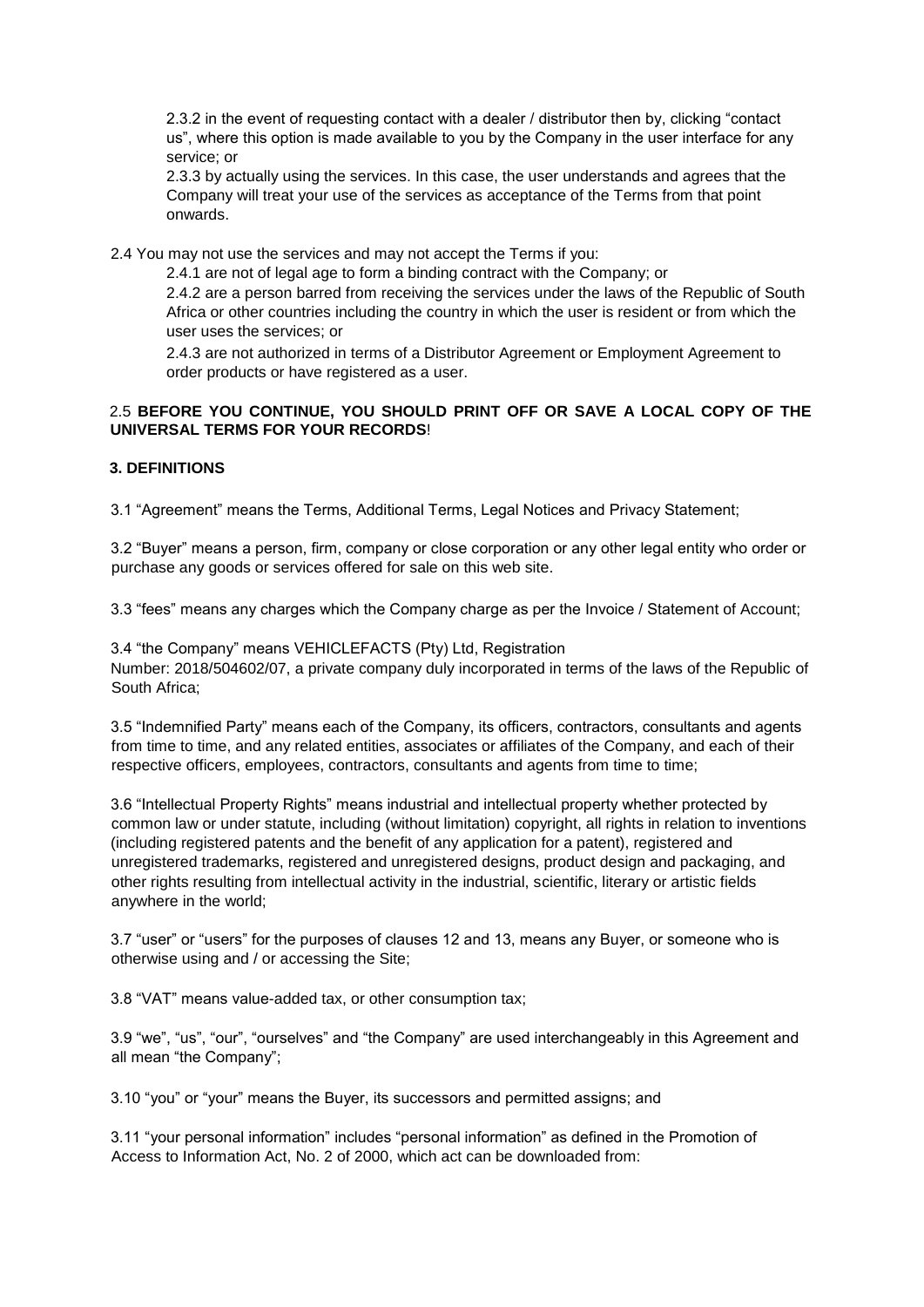# **4. OWNERSHIP OF WEBSITE DOMAIN AND SOURCE CODE**

4.1 This website domain and its contents are the property of VEHICLEFACTS (Pty) Ltd.

4.2 VEHICLEFACTS (Pty) Ltd is the owner of the source code of this website.

## **5. INFORMATION ON THIS SITE**

5.1 All information on this site is only intended to provide the user with general information about the Company, the Company products and the Company Services.

5.2 The online products and online services available on this website are only available to persons that reside in, or are nationals of, or are incorporated under the laws of the Republic of South Africa ("RSA") collectively referred to as "RSA Nationals", unless the parties expressly agree otherwise in writing.

5.3 All information regarding the online products and online services including information in respect of the terms and conditions, purchase prices or any other matter, is subject to change without notice.

5.4 The site and all information provided on this site and the services provided on this site, are provided "as is" and should not be treated as advice of any kind. The user should consult with a professional advisor before relying on any information on this site.

5.5 The Company may use the services of other third-party organizations to provide information on this site. The Company has no control over the third-party information and makes no representations or warranties of any nature as to its accuracy, appropriateness or correctness. The Company will not be directly or indirectly liable for any damages that may arise from the user's reliance on it. The Company shall endeavor to the best of its ability to reflect information that is accurate but as above is indemnified by yourself as to information provided by a third party.

# **6. PROVISION OF SERVICES**

6.1 We will provide you with the Services, which will enable the user to:

- 6.1.1 Order Vehiclefacts products online;
- 6.1.2 Contact a distributor of Vehiclefacts products
- 6.1.3 Arrange vehicle fitment bookings;
- 6.1.4 Make use of any other services offered on the web-site.

6.2 You agree to provide all necessary equipment, network connections and software to access this Site.

6.3 We may:

6.3.1 set limits or conditions on the right to certain services, features or functions on this site; 6.3.2 restrict access to parts of or all the services on site; and

6.3.3 modify, suspend or discontinue this site, whether temporarily or permanently, without notice.

## **7. FEES**

7.1 It is a condition of using the Services that you agree to the Additional Terms (which, without limiting the generality of the foregoing, include the fee, invoicing and billing structure, credit rules and the standard terms and conditions of sale of the Company), which in addition to the Universal Terms shall govern the transactions done via this web-site as set out in clause 1 above. If you do not agree to this condition, then please do not accept these terms and conditions, and the company reserves the right not to interact with you, should it so deem necessary.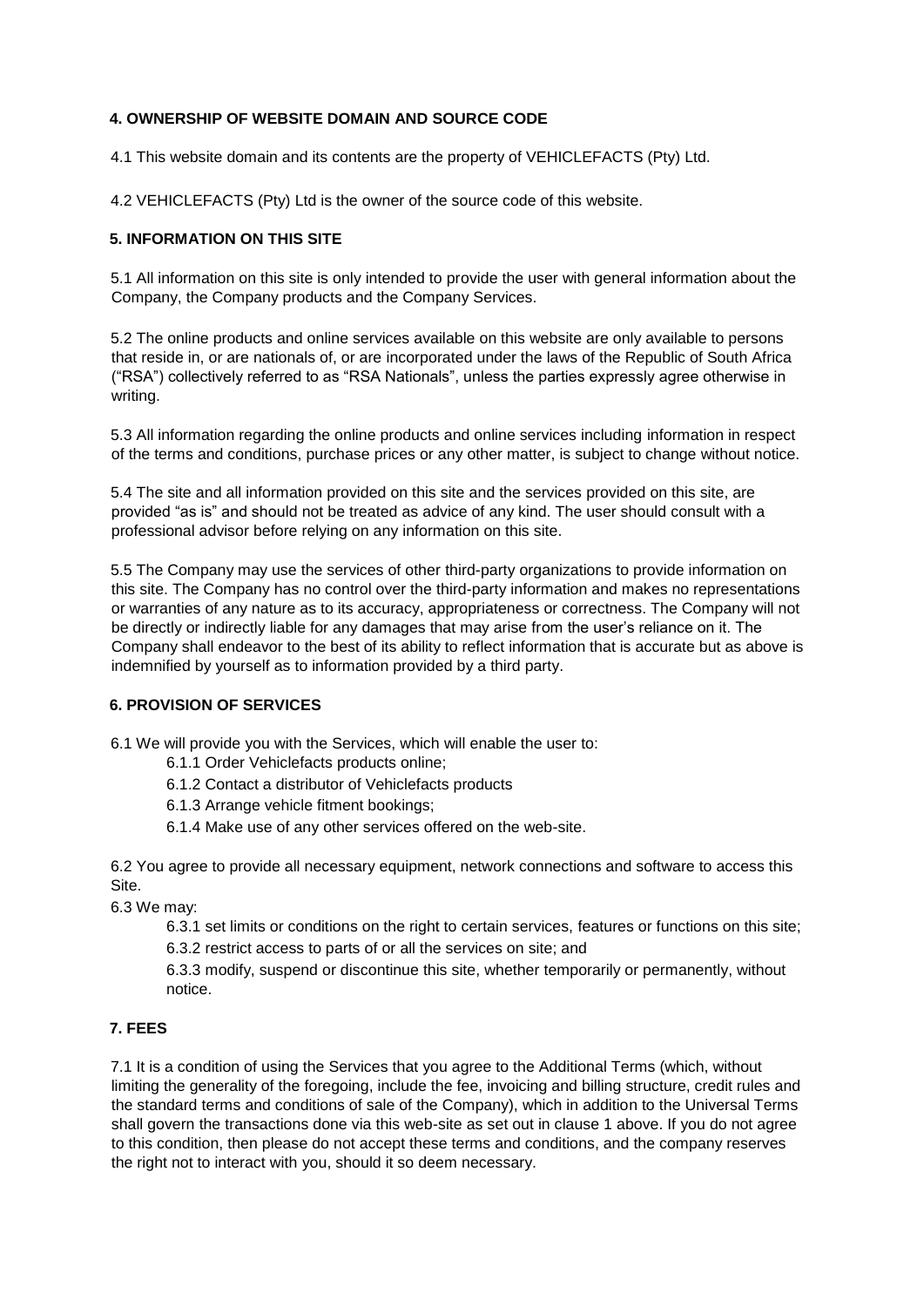7.2 We may choose in our sole discretion to change our fee structure, billing and payment rules from time to time, for promotional events and such changes are effective for the dates specified when we post such a promotion on this Site.

7.3 We reserve the right in our sole discretion to alter or remove any Services or withdraw any Services offered. If we introduce a new Service, any fees for that Service will take effect from the launch of that Service, unless otherwise stated.

7.4 Unless otherwise stated, all fees are quoted in South African Rands and are inclusive of VAT and the price of each product is displayed with the product or service.

7.5 It is the sole duty and responsibility of the individual user to satisfy itself regarding any import duties payable by recipients of goods in foreign countries. The Company does not accept any liability with regarding to any import duties payable as aforesaid cannot advise users with regard thereto and cannot calculate or estimate such duties.

7.6 Users are given the right to purchase items on this Site by paying the relevant fees. This does not involve purchasing the rights to the actual web pages or other proprietory rights, which remain the property of the Company. We reserve the right in our sole discretion to place third party advertisements on the pages without your consent or payment to you.

7.7 Although the Company will make every reasonable effort to ensure that the information supplied on this website (including product information and prices thereof) is correct, this information is subject to final confirmation at the time of finalizing the transaction. It is specifically recorded that should errors occur and products or services are offered at incorrect prices, the Company shall not be obliged to sell products and services at such incorrect prices. If a product or service was offered at an incorrect price, then the user shall be entitled to cancel the orders for products and services ordered at such incorrect prices in which event the Company's sole liability towards the user shall be the refund of any monies already paid by the user.

7.8 The Company carries limited stock of all goods on offer. The Company shall take all reasonably efforts to discontinue the offer as soon as stock is no longer available and / or indicate the volume of stock forming part of the offer. However, should products and services on offer no longer be available, the Company's sole liability towards the user shall be the refund of monies already paid by the user where the Company is unable to fulfil orders at the advertised prices.

7.9 The payment methods shall be governed by the Terms.

7.10 The Company reserves the right to refuse or accept and / or execute an order without giving any reasons therefore and shall be entitled to cancel orders in whole or in part should the prevailing circumstances so dictate, dependent on the Terms, and the Company shall refund the monies already paid by the user in circumstances where orders are cancelled.

## **8. USER**

8.1 You agree and warrant that:

8.1.1 your personal information:

- 8.1.1.1 is accurate and not false, misleading, deceptive or fraudulent;
- 8.1.1.2 does not breach any Intellectual Property Rights of a third party;

8.1.1.3 is made in compliance with all applicable laws, government regulations and / or guidelines;

8.1.1.4 is not forged, threatening or offensive or otherwise constitutes harassment;

8.1.1.5 does not contain confidential information or trade secrets of a third party unless you have obtained the consent of the third-party owner;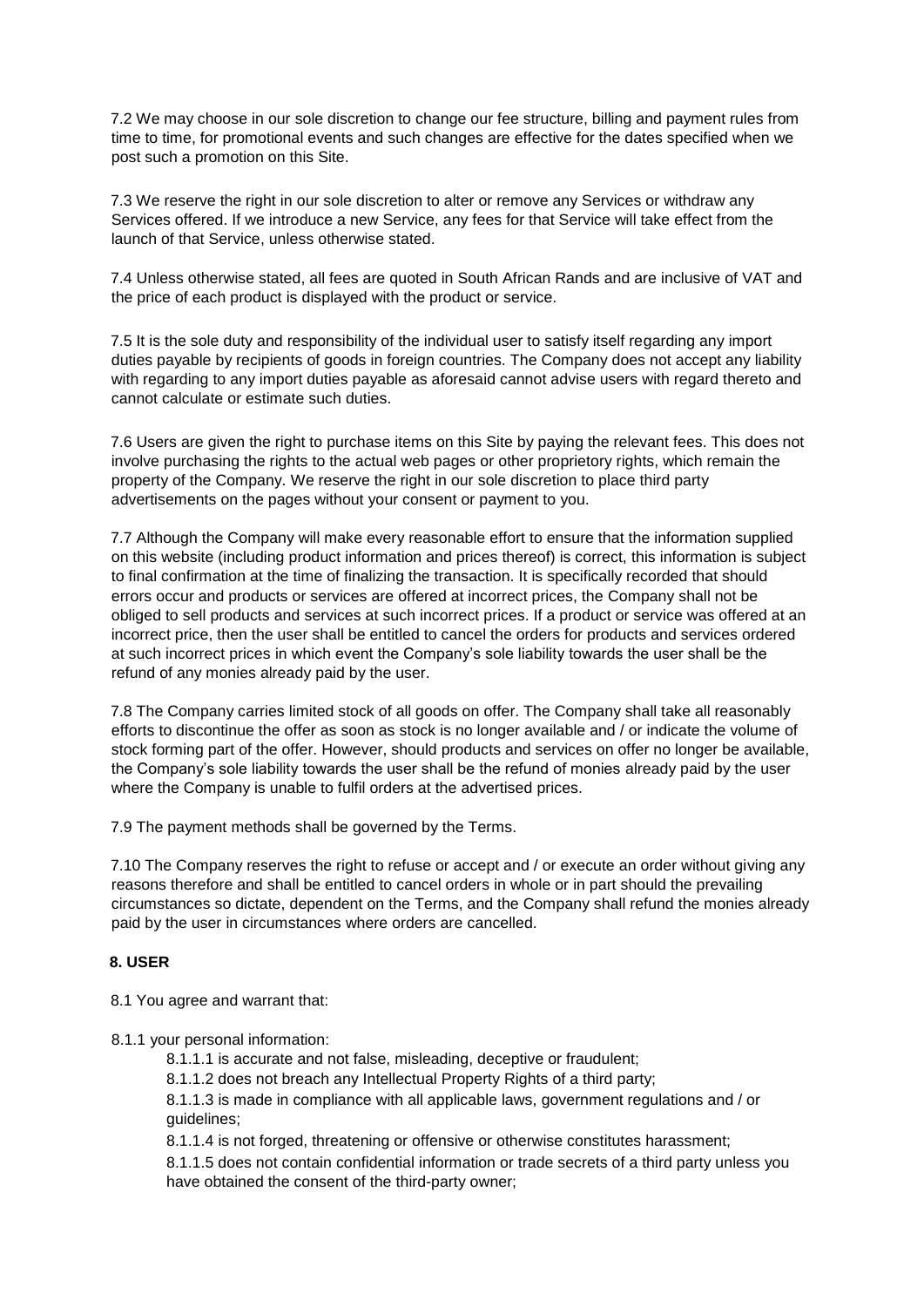8.1.1.6 does not contain any viruses, worms, Trojan horses or other invidious programs or data, whether attached to or embedded in other programs or data or not;

8.1.1.7 will not defame (libel or slander) another person or transmit misleading or inaccurate information of any kind, whether of a personal or commercial nature;

8.1.2 you have the legal capacity to purchase or use any goods or services that you purchase, and, will not otherwise be breaching any law in purchasing the goods or services;

8.1.3 you will not order any goods or services on this Site or from a Distributor, unless you are able, and have enough, available capacity to pay for those goods or services;

8.1.4 the purchase of any goods and / or services on this Site is absolutely at your own risk.

## **9. CHANGE IN TERMS AND CONDITIONS**

9.1 We have an absolute discretion to change the terms and conditions of this Agreement at any time. If we do so, we will post details of any changes on this Site, which changes will be effective forthwith from date of publication.

9.2 By accepting this Agreement, you also agree to accept and be bound by any changes made by us under this clause 9 above. In any event, your continued use of the Services after any changes to the terms of this Agreement have taken effect in accordance with clause 9.1 above, will be deemed to be your acceptance of those changes to the terms of this Agreement. The user agrees to view and abide by the version reflected on the web site each time that this site is visited.

9.3 The reflected version of these terms and conditions will govern the respective rights and obligations of the Company and the user each time the user access this site.

## **10. LINKED THIRD PARTY SITES**

10.1 This site may contain certain images and links to other third-party websites ("linked sites") with information and material produced / advertised by other parties. The linked sites are not under the control of the Company and the Company is not responsible for the content of any linked site, including without limitation any link contained in a linked site or any changes or updates to a linked site.

10.2 The Company is not responsible, nor does it promote any webcasting or any other form of transmission from linked sites nor is the Company responsible if the linked site is not working appropriately.

10.3 The Company is providing these links to you only as a convenience, and the inclusion of any link does not imply endorsement by the Company of the site, their business or security practices or any association with its operators nor does it imply that the Company agree with, edit or sponsor the content on such web pages.

## **11. HYPERLINKS, DEEP LINKING, CRAWLERS, METATAGS AND FRAMING**

11.1 Save insofar as it is permitted by an e-trade agreement entered into with the Company, no third party may establish a hyperlink, deep-links, frames, metatags or similar reference, whether electronically or otherwise (collectively referred to as "linking"), to this site without the Company's prior written permission.

11.2 the Company's consent may be withheld or granted in their absolute and sole discretion and subject to any conditions specified by the Company.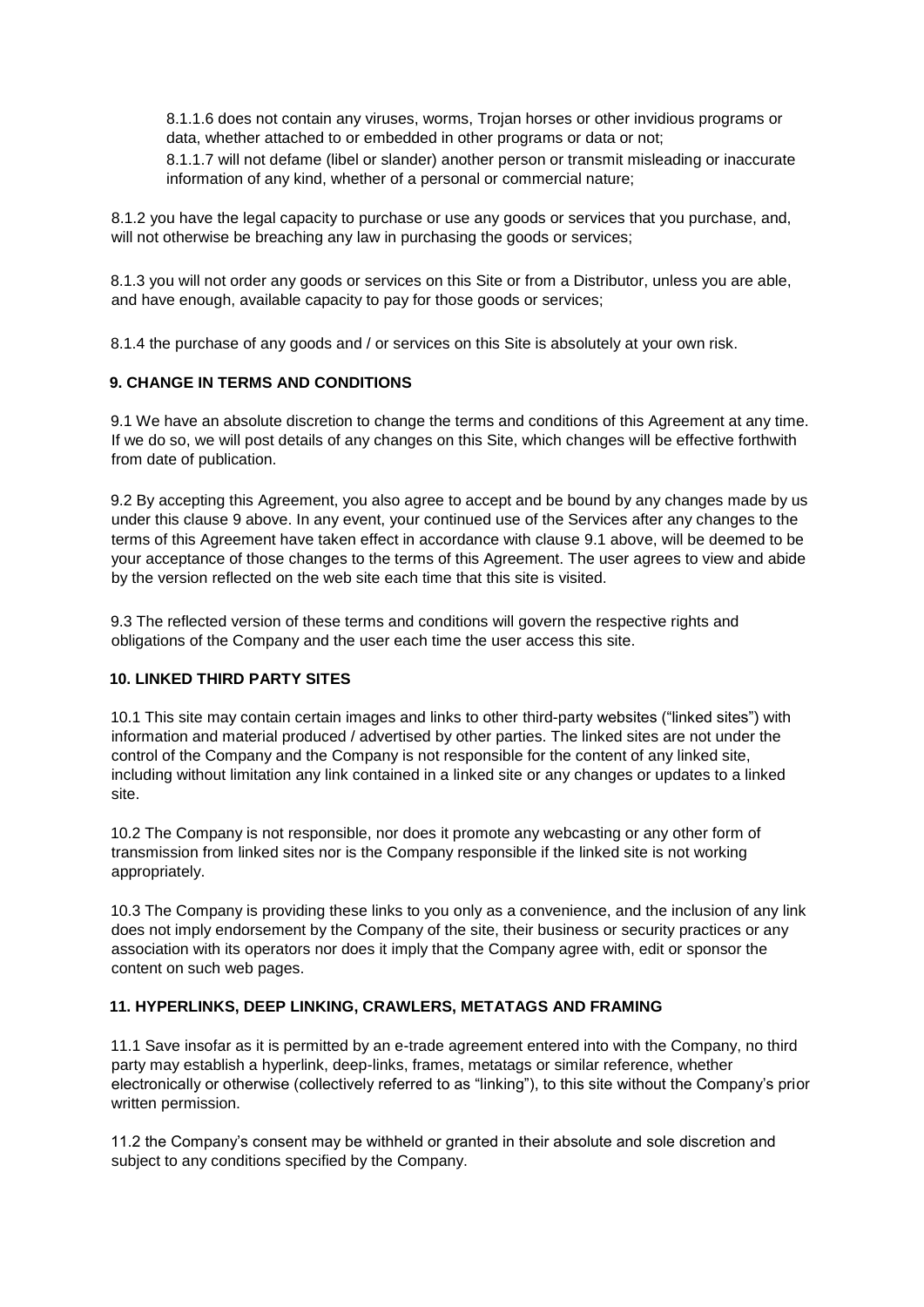11.3 No user or any third party may frame this site or any of the pages on this site in any way whatsoever.

11.4 No user or any third party may use any technology to search and gain any information from this site without the prior written permission from the Company.

11.5 Breach of these conditions entitles the Company to take legal action without prior notice to the user and the user agrees to reimburse the costs associated with such legal action to us on an attorney and own client scale.

11.6 We will try and answer your application as soon as possible. If we do not respond in writing within 5 (five) business days, we have not agreed to your request.

#### **12. COMPLIANCE WITH THE TERMS AND CONDITIONS**

12.1 You agree that we may and will monitor your conduct on the Company website, if we believe that you are not complying with the terms and conditions of this Agreement we reserve the right to suspend or restrict access to the site. If we believe you do not comply with the terms and conditions, we will continue to respect your confidentiality as per legislation, unless:

12.1.1 doing so would or could implicate or make us an accomplice to illegal or criminal behavior, a civil claim, or any other claim by a person for which we may have to pay compensation;

12.1.2 the law compels, requires, or makes it prudent and desirable for us to divulge or disclose the information we hold or know or any documents we possess;

12.1.3 we consider it necessary or desirable to make disclosures to preserve or enforce our interests or rights, within the confines of the law.

12.2 If we believe, whether we have conducted any monitoring, that you are not, or may be in danger of not, complying with any of the provisions of this Agreement, then we may send you a warning asking you to rectify your conduct (although we will not be obliged to do so).

12.3 If you:

12.3.1 infringe or are suspected of infringing the Intellectual Property Rights of any other person;

12.3.2 are suspected of having, or are found by conviction, settlement insurance or otherwise, to have engaged in any fraudulent or other criminal activity in connection with this Site or any other web site; or

12.3.3 have an overdue payment on your account; or

12.3.4 otherwise breach this Agreement,

we may, in our absolute discretion:

- (a) withhold from you, your use of any or all the Services, and access to your personal information;
- (b) delete or remove, without incurring any liability to you, any or all of your personal information and block incoming and out-going data or message transfers;
- (c) restore the Services if and when you can demonstrate a clear and complete adherence to the terms of this Agreement on a permanent and consistent basis; and
- (d) terminate the Agreement that we have entered into with you, and cancel our obligations to provide the Services, if we are not satisfied that you will clearly and completely adhere to the terms of this Agreement, on a permanent and consistent basis, if the Services are restored to you; and
- (e) take immediately legal action without telling you, and you agree to repay us our costs of this legal action on the scale of attorney and own client.

## **13. USE OF SITE**

13.1 In using this Site, you may and must not: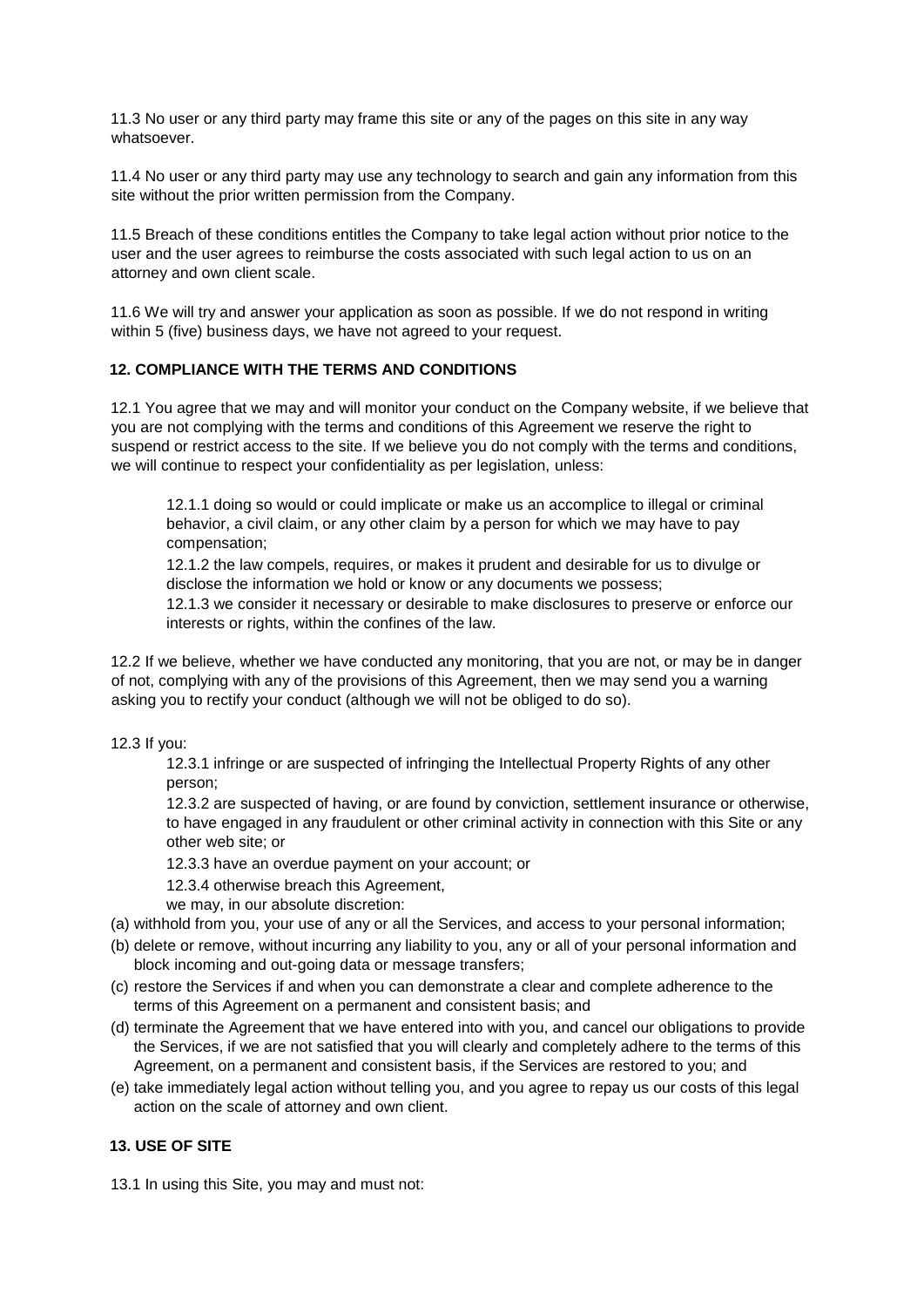13.1.1 illegally copy, store, use, alter, modify, impair, interfere with or attempt to interfere with, or distribute software or other data;

13.1.2 alter, damage, destroy, erase, interfere with or attempt to interfere with, or infect our files, data and other computer systems and network resources or those of other users or any other person, or access, copy, modify, remove or impair the reliability, security or operation of, any data or files or other information stored in these systems or network resources;

13.1.3 impair the electronic communications to or from, or interfere with or obstruct the lawful use of, otherwise cause any unauthorized computer functions to our computer systems or those of other users or any other persons;

13.1.4 engage in any conduct that is unlawful under any laws applicable to you.

13.2 Any links or references (direct or indirect) to other web sites on this Site are provided for your convenience only and do not and are not an express or implied endorsements by us, of those web sites, or the products and services contained on those web sites.

13.3 The information and material contained on this Site has been prepared in accordance with the laws of the Republic of South Africa for use in the Republic of South Africa only. I may not comply with the laws of any other country. We make no representation that the information and material contained on this Site complies with the laws (including any intellectual property laws) of any country other than the Republic of South Africa. If you choose to access this Site from outside the Republic of South Africa, you do so at your own risk and will be responsible for ensuring compliance with the laws of the country in which you are located.

13.4 Notwithstanding, and in addition to any other provision of this Agreement, you agree to comply with any laws applicable to you when using this Site and the sale or purchased of goods or services that you undertake because of using this Site.

## **14. ENTERING INTO THIS AGREEMENT**

You represent and warrant to us:

14.1 if you are an individual that you are twenty-one (21) years of age or over and of full legal capacity and thus, capable of entering into this Agreement and performing your obligations under this Agreement; or

14.2 if you are a juristic entity:

14.2.1 that you are duly incorporated and have been issued with a certificate of commencement of business and have the power to own / purchase / sell property; and 14.2.2 entering into this Agreement does not violate your Constitution; and 14.2.3 you have the power and have taken all corporate and other actions required to enter into this Agreement and to authorize entering into this Agreement and performing your obligations under this Agreement.

## **15. LICENCE OF, AND USE OF, YOUR PERSONAL INFORMATION**

15.1 The Company may electronically collect, store, and use the following personal information of Users:

15.1.1 name and surname, business name and trading name;

15.1.2 birth date or date of registration of business;

15.1.3 gender;

15.1.4 country of residence;

15.1.5 closest city;

- 15.1.6 non-personal browsing habits and click patterns;
- 15.1.7 email address;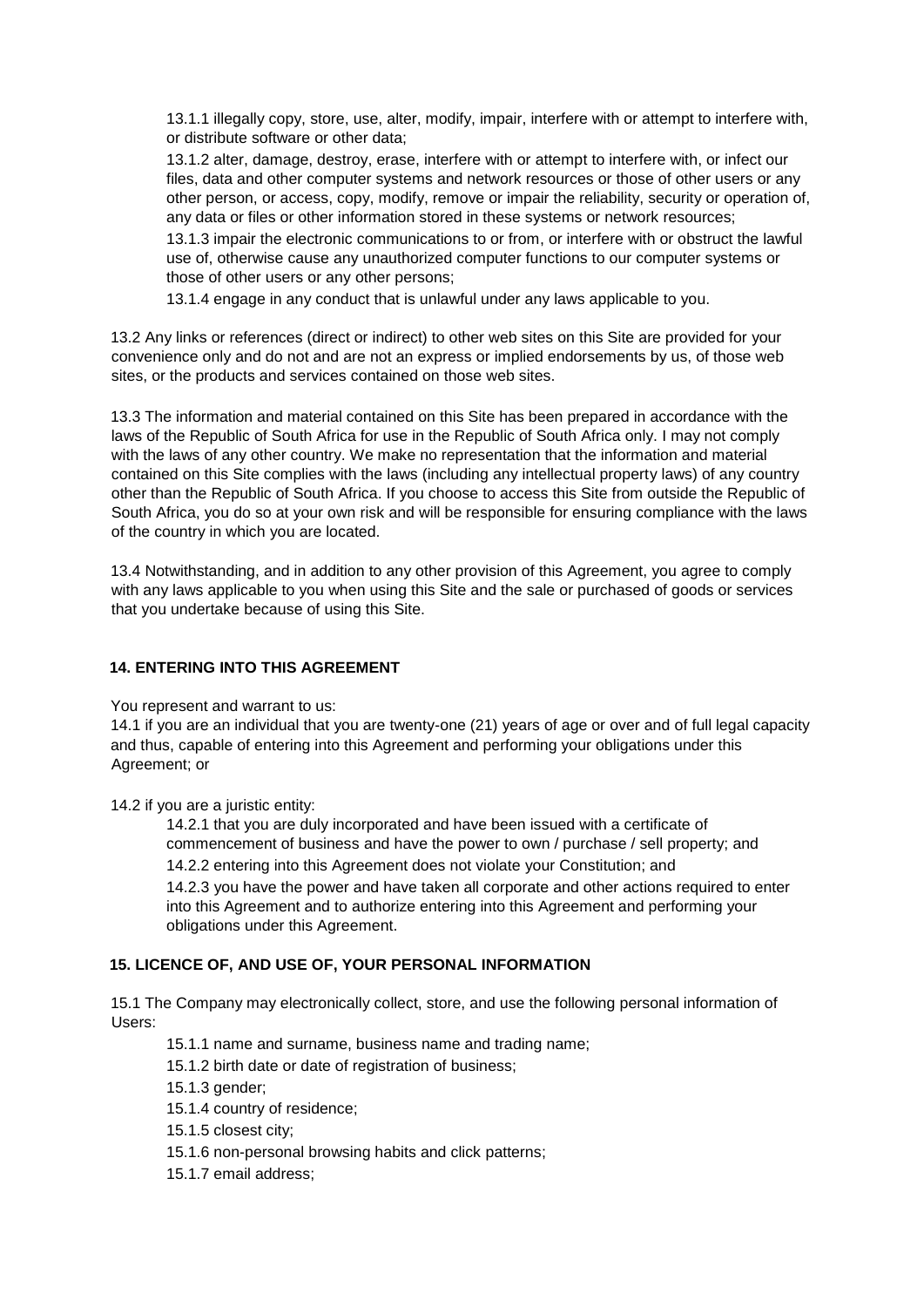15.1.8 IP address; and

15.1.9 Identity number / passport number.

15.2 the Company shall be entitled to collect, store and use the personal information for the following purposes:

15.2.1 to greet the user when he / she accesses the Company website;

15.2.2 subject to the user's consent, to inform the user of facts relating to his / her access and use of the Company website;

15.2.3 subject to the user's consent, to inform the user about competitions and special offers from the Company and / or its partners and affiliates;

15.2.4 to compile non-personal statistical information about browsing habits, click patterns and access to the Company website;

15.2.5 to verify the identity of the user when transacting with the Company;

15.2.6 to ensure that the products are received by the addressee;

15.2.7 any other purpose permitted by law.

15.3 The information detailed in clause 15.1 above is collected either electronically by using cookies or is provided voluntarily by the user. The user may determine cookie use independently through their browser settings.

15.4 The user may elect not to receive any communications from the Company or its partners and affiliates in terms of clauses 15.2.2 and 15.2.3 above.

15.5 the Company shall be entitled to collect, maintain, save, compile and share any information collected from users, subject to the following provisions:

15.5.1 the Company shall not disclose personal information from users without their consent thereto;

15.5.2 the Company shall disclose information without the user's consent only through due legal process;

15.5.3 the Company may compile, use and share any information that does not relate to any specific individual; and

15.5.4 the Company owns and retains all rights to non-personal statistical information collected and compiled by the Company.

15.6 Subject to clause above, we agree to use your personal information only in accordance with the Privacy Statement. If you do not agree with the terms of the Privacy Statement, please do not accept these terms and conditions.

## **16. USER TRAFFIC AND ITS CONTENTS**

16.1 Information transmitted through an unsecured link over the Internet, including email, is subject to potential unlawful access or monitoring.

16.2 The user accepts that the Company cannot be held liable for any loss, or damage suffered by the user because of unlawful activities by persons beyond their control, as the Company cannot prevent such behavior. The Company may request independent verification of any information submitted by the user through the site or email from time to time, to limit these risks.

16.3 While we will endeavor to maintain ongoing access, and, prevent and correct disruptions and failures on this Site, we cannot and do not exercise complete control over the data, files and other information passing through our computer systems and network resources. Therefore, you agree that you: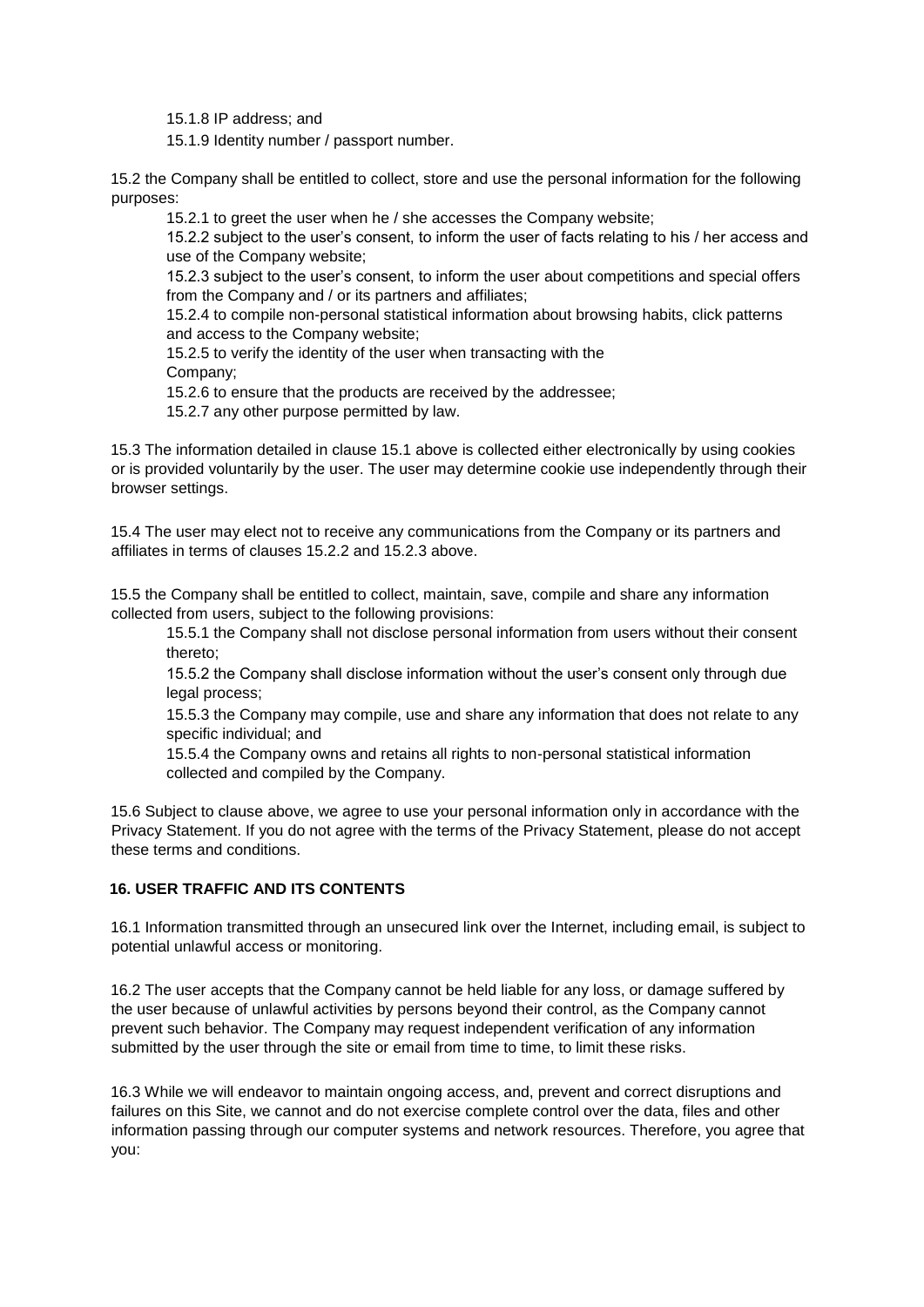16.3.1 are responsible for the flow and storage of your personal information through our computer systems and network resources;

16.3.2 take full responsibility for data, files and other information you own, send, or receive; and ensure that at all times you maintain adequate backup copies as appropriate;

16.3.3 must not engage in mass posting of messages, either through e-mail or onto newsgroups, or engage in any harassment, "electronic stalking" or "spam"; 16.3.4 must respect and abide by the conventions and rules governing the use of

newsgroups, lists, discussion forums (such as ICQ and internet relay chat or similar channels), and networks, and must not post messages or other communicate inappropriately, or send unsolicited messages (commercial or otherwise); and

16.3.5 accept that certain content on this Site, despite any steps we may take may contain material that you may find inappropriate, offensive, inflammatory, or adult in nature and further accept that we do not endorse such material and disclaim any and all liability for their contents.

16.4 We cannot and do not know whether you have given access to the Company account to other people. You are therefore totally responsible for:

16.4.1 when how your account with us is used; and

16.4.2 the actions of the people (if any) you allow to access, or transmit information through this Site, our computer systems and network resources or otherwise utilize the Services (whether you have given them your login and password details or not).

16.5 Any person that delivers or attempts to deliver any damaging code to this website or attempts to gain unauthorized access to any page on this website shall be prosecuted and civil damages shall be claimed if the Company suffers any loss or damages.

16.6 The user warrants and agree that its log-in name and password shall:

16.6.1 be used for intended business purposes only; and

16.6.2 not be disclosed to any third party.

16.7 The user hereby agrees and insofar it may be necessary in law, consents thereto that the Company may take all reasonable steps to ensure the integrity and security of the Company site and back-office applications.

## **17. COMMERCIAL USE OF THE SERVICES**

17.1 We cannot and do not take any responsibility for any commercial enterprises you may conduct as the proprietor of any goods or services that you have chosen to purchase in reliance on this Site, our computer systems, network resources or the Services as part of a business or profit-making activity. Specifically:

17.1.1 if you, or those whom you permit to use your account, choose to rely upon this Site, our computer systems, network resources or the Services in any manner to support a business or other profit-making activity, you do so at your own risk absolutely; and

17.1.2 advertising, credit card payment channels, direct-debit facilities, and electronic registration forms are commercial uses of the Services where you must bear the risk.

17.2 The Services on this Site are provided to you personally and you must never resell, trade, or barter your rights to use the Services to another person or persons nor permit any third party to use the Services.

## **18. RELYING UPON VEHICLEFACTS SERVICES**

18.1 The quality and continuity of our Services depends on many factors over which we have no or little control. While we will always endeavor to maintain ongoing access, disruptions and failures of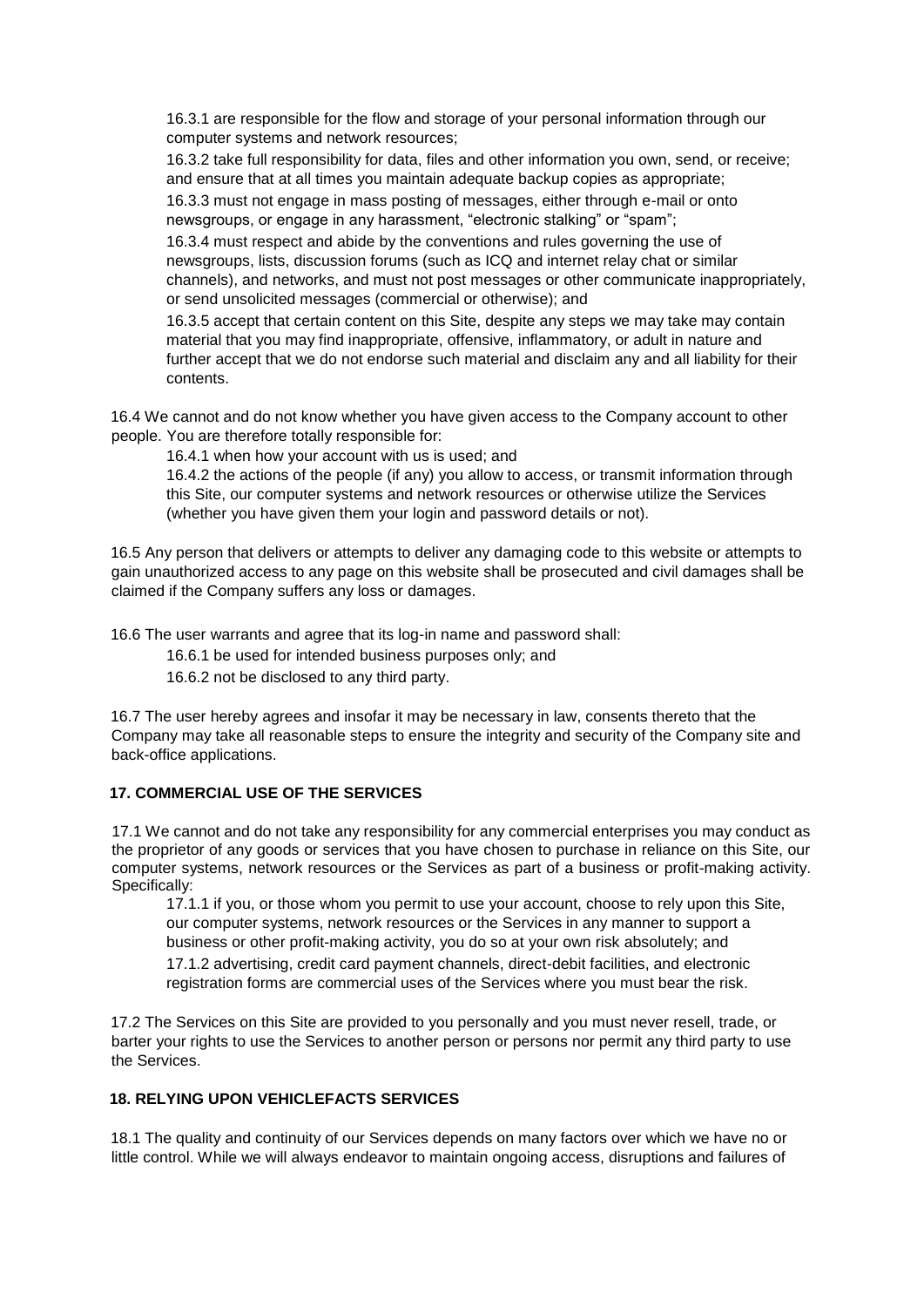this Site, and or all computer systems, network resources and the Services, are probable in such operation environment. Recognizing this, you agree that:

18.1.1 we cannot and do not guarantee, warrant or otherwise imply that:

18.1.1.1 you will receive constant and uninterrupted access to this Site or the Services or 18.1.1.2 you will receive unlimited access to all of the content available on the Site at any given time;

18.1.2 we cannot always ensure that this Site, its computer systems and network resources will be fully or continually protected from unlawful access by third parties, including the infection of data or other information by viruses, or the alteration , misuse, or stealing of data or other information or that any of these activities will be detected, however the Company will endeavor that the information contained on this site is protected.

# **19. DISCLAIMER AND LIMITATION OF LIABILITY**

19.1 The use of this website and the online services is entirely at the user's own risk. The user assumes full responsibility for the risk of loss resulting from the use of this site and the user's reliance on information contained on it.

19.2 Notwithstanding, and in addition to any other provision in this Agreement, you agree that we will not be liable to you or any other person for any loss, damage (whether direct, indirect, special, incidental or consequential), expense, or other amounts incurred, inconveniences or hardship suffered, by any person however arising (including where the cause cannot be determined), or whether it arose directly or indirectly from any authorized or unauthorized use of, access to, reliance on , or any inability to use or access this Site, the Services, or as a consequence of such use, access, reliance, or inability to access, whether such loss, damage, expense or other amounts incurred, inconveniences or hardship suffered arose out of contract, or delict or.

19.3 Without derogating from the generality of the above, and to the extent legally permitted, the Company will not be liable for any loss relating to one or more, or a combination, of the following: 19.3.1 a failure, or error in the operation, of all or any part of this Site, our computer systems, network resources, the Services, or any other computer systems or network resources to which they may be connected or upon which they may rely, or the taking offline of any of those computers systems or networks resources for any reason;

19.3.2 any circumstances which produce or have the consequence of producing a degradation, falloff, or complete severance of access to this Site or network resources or any other computer systems or network resources to which they may be connected by any person;

19.3.3 that orders were not processed or accepted due to forces beyond the control of the Company and / or technical difficulties or for any reasons whatsoever;

19.3.4 whether we or any other person could have foreseen such a loss or type of loss, or were negligent or reckless, whether or not the loss was suffered in connection with a business or commercial enterprise, including, but not limited to ,any economic or consequential loss or damage, any and all damage to , or loss of, any equipment, property, data, or other information possessed by you or any other person, any loss of profits, and any losses relating to contracts, business, revenue, goodwill, or any anticipated savings;

19.3.5 any personal losses or hardship, stress and anxiety, nervous shock, or other personal suffering or condition;

19.3.6 any errors or omission in any documentation or other literature provided by us, any errors or omission in any data, on this Site, or any breach of contract or negligence on the part of us, our employees, agents or authorized representatives;

19.3.7 any reliance on, the information and material contained on this Site about any goods and services or any other information or material whatsoever, or any information and material contained on, and the privacy of, web sites linked to this Site;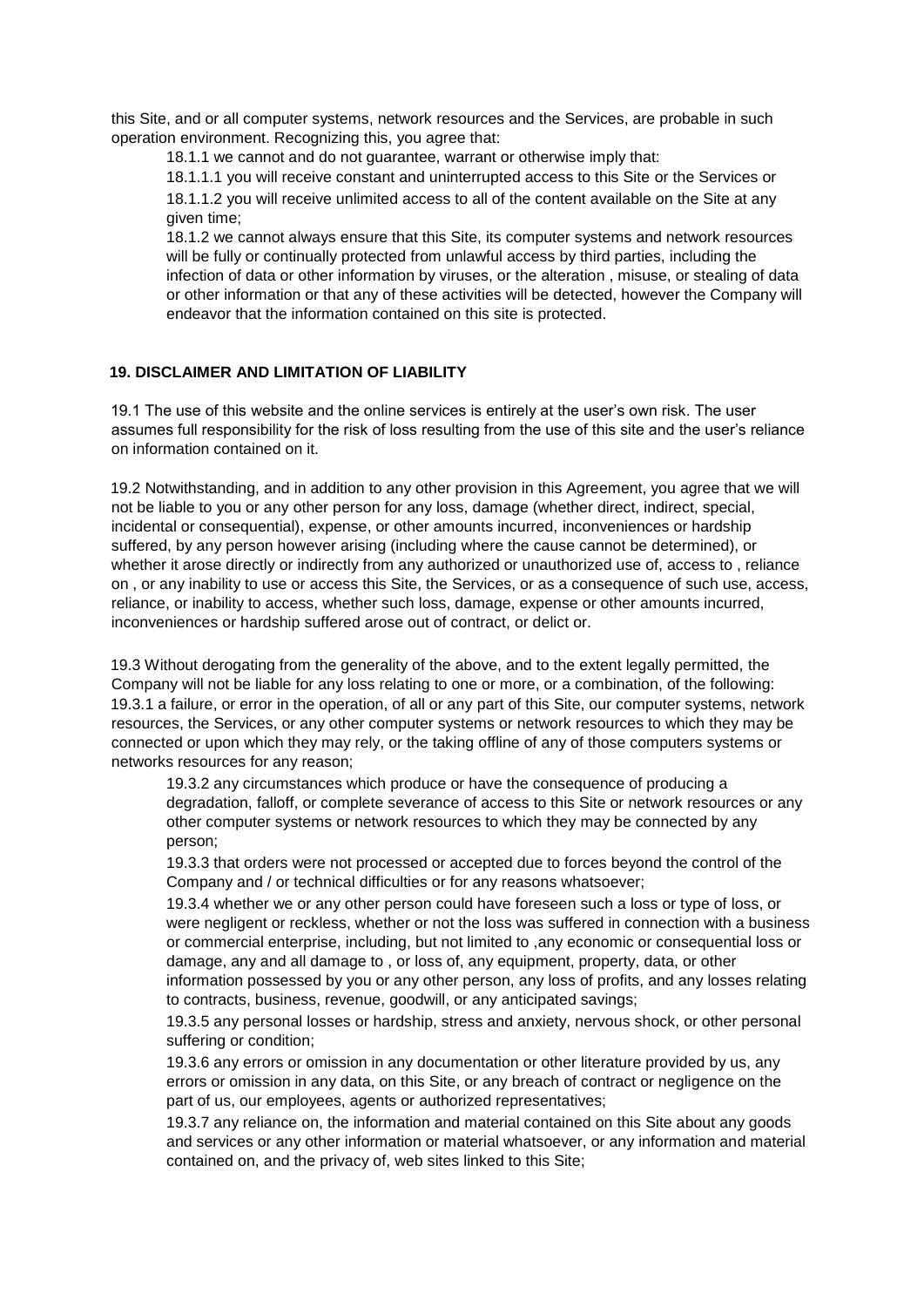19.3.8 any one or more of the circumstances described in clauses 13.3, 13.4, 16.3, 17.1 or 18.1 above;

19.3.9 any action taken by us under this Agreement, including, but not limited to, action taken under clauses 12.1 to 12.3 (inclusive); or

19.3.10 any conduct, act or omission, whether negligent, reckless, or otherwise, whether within any actual, ostensible, or apparent authority or not, at all on the part of our employees, agents or authorized representatives;

19.3.11 any loss or damage with regard to the user's data or other data directly or indirectly caused by malfunction of the Company's system, third party systems, power failures, unlawful access to or theft of data, computer viruses or destructive code on the Company's system or third-party systems, or programming defects;

19.3.12 any interruption, malfunction, downtime, or other failure of goods and services provided by third parties, including, without limitation, third party systems such as the public switched telecommunication service providers, internet service providers, electricity suppliers, local authorities and certification authorities, or any event over which we have no direct control.

19.4 To the extent permitted by law, all terms, conditions and warranties or representations, whether express, implied, statutory, common law or otherwise relating to the Services or anything in these terms and conditions, are excluded unless expressly included in this Agreement.

19.5 the Company makes no representations or warranties regarding the accuracy, functionality, fitness for purpose or non-infringement in connection with this site and disclaims all liability in this regard.

19.6 the Company does not warrant that this site or the online services will be error free but shall endeavor to minimize any errors on the site

19.7 If any legislation or law implies in this agreement any term or warranty and prohibits provisions in a contract excluding the application of or exercise of that term or warranty then, to the maximum extent permitted by law, our liability for a breach of such a term or warranty will be limited, at our option any one or more of the following:

19.7.1 if the breach relates to goods: 19.7.1.1 the replacement of the goods or the supply of equivalent goods; 19.7.1.2 the repair of such goods; 19.7.1.3 the payment of the cost of replacing the goods or of acquiring equivalent goods; or 19.7.1.4 the payment of the cost of replacing the goods repaired; and 19.7.2 if the breach relates to services: 19.7.2.1 the supplying of the services again; 19.7.2.2 the marketing or promotion of service or goods; or 19.7.2.2 the payment of the cost of having the services supplied again. 19.8 Notwithstanding anything else in this Agreement if an Indemnified Party is liable to you, whether

in respect of negligence or other delict, breach of contract or warranty, breach of statute or statutory duty, equity or otherwise directly or indirectly in relation to the performance of or any delay or failure in the performance of its obligations under this Agreement, the maximum aggregate liability of an Indemnified Party, in respect to all claims made by you for every 12 month period commencing on the execution of this Agreement or the anniversary thereof shall be R500,00 (Five Hundred Rand).

# **20. RELEASE AND INDEMNITY**

20.1 Notwithstanding, and in addition to any other provision in this Agreement, to the maximum extent permitted by law, you agree to release from, and indemnify, each Indemnified Party, against any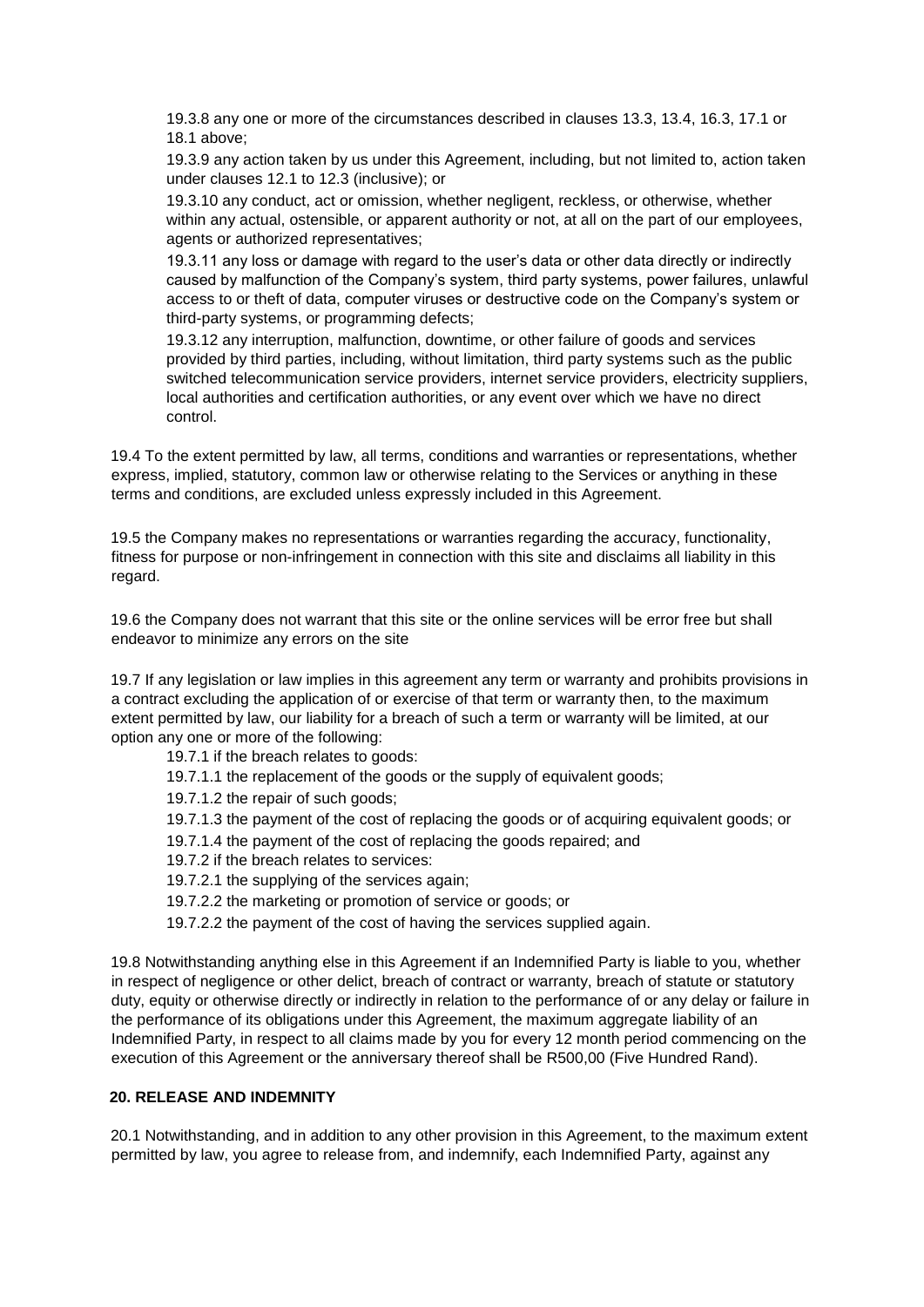claims, losses, liabilities, suits, demands, proceedings, cots or expenses (including legal costs on a full indemnity basis) directly or indirectly related to, or arising out of:

20.1.1 your use of the Services;

20.1.2 the purchase of any goods and services because of you using the Services;

20.1.3 the reproduction, broadcast, transmission communication or making available or any information or material (including log on information and passwords) by us or any users (other than you) made available by use of the Services;

20.1.4 any one or more of the circumstances described in clause 19.1 above;

20.1.5 any alleged breach of a person's rights (including, but not limited to, defamation or misleading or deceptive conduct) by a communication, broadcast or transmission made available by means of the Services; or

20.1.6 any claim by any person arising out of, or in connection with any cessation (temporary or permanent) of the supply of the Services in accordance with this Agreement.

20.2 The indemnity under clause 20.1 above does not extend to:

20.2.1 expenses incurred by us that are unreasonable; or

20.2.2 losses occasioned by us because of this Agreement proving not to be profitable to us.

#### **21. USER'S LIABILITY TO VEHICLEFACTS**

The user shall be liable to the Company for any liabilities, losses or expenses incurred by the Company because of any breach by the user of these terms and conditions.

#### **22. INTELLECTUAL PROPERTY RIGHTS**

22.1 This site contains copyright and other intellectual property including logos and other graphics and multimedia works belonging to the Company.

22.2 The user is authorized to view and download one copy to a local hard drive or disk, print and make copies of such printouts; provided that:

22.2.1 the material is used for considering the online services and for no other commercial purposes;

22.2.2 any reproduction of our proprietary material from this site or portion of it, must include the Company's copyright notice in its entirety;

22.3 The logos and trademarks shown on this site are the Company's registered and unregistered trademarks, or that of third parties.

22.4 Nothing on this site should be construed as granting any license or right to use any trademark without the Company's prior written consent and / or that of third parties. The user may not, without the Company's prior written consent, use the Company's intellectual property or that of third parties for any purposes whatsoever.

#### **23. DISPUTES**

23.1 You and the Company must follow the procedure for resolving any dispute in connection with or arising out of this Agreement, in accordance with this clause 23 before starting any proceedings (except proceedings seeking urgent interlocutory relief).

23.2 The procedure for resolving a dispute is as follows:

23.2.1 first, either you or the Company may give notice to the other about the nature of the dispute ("Notice") and you and the Company will seek to negotiate a settlement within 14 (fourteen) working days;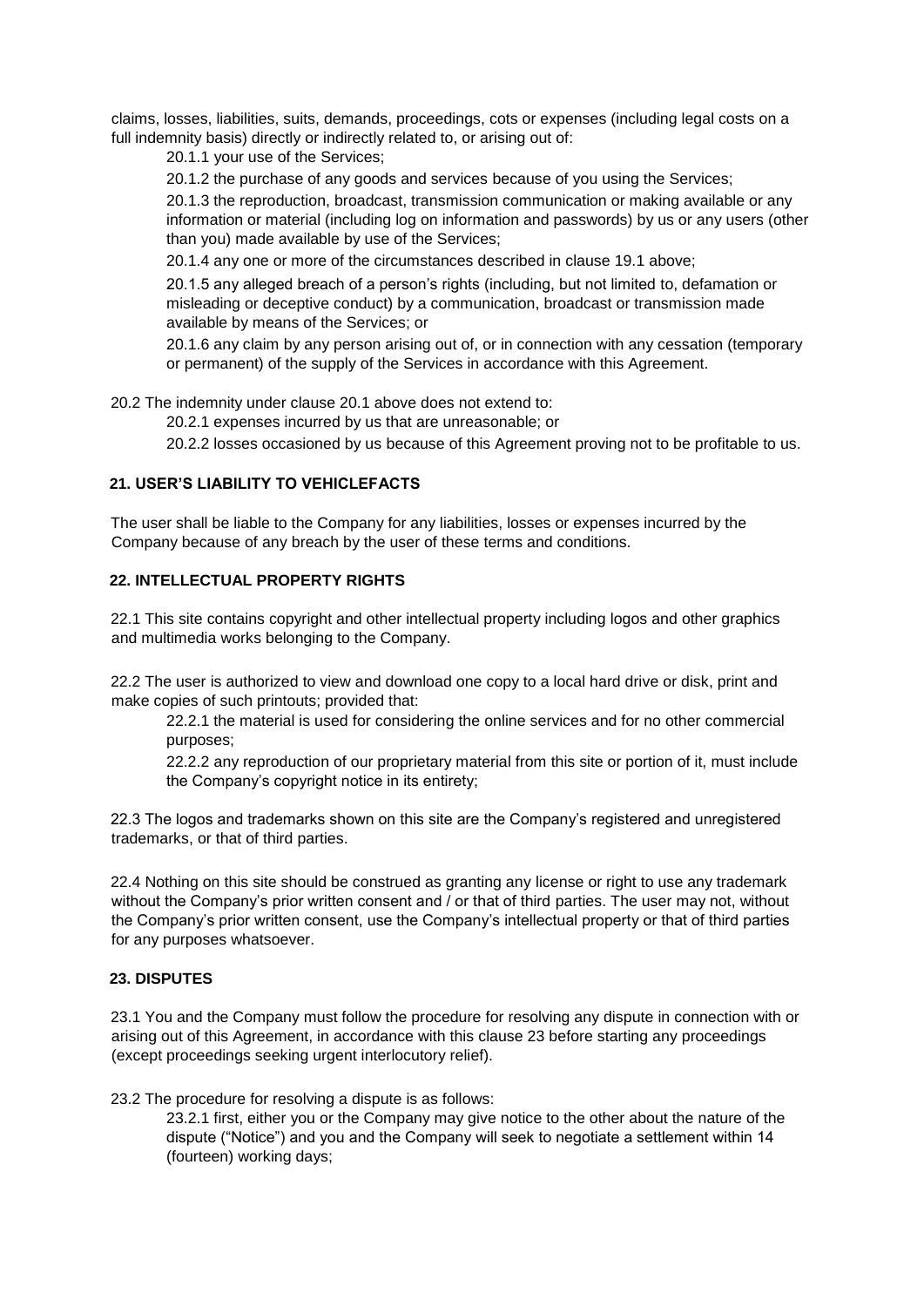23.2.2 second, to the extent those negotiations fail, you and the Company will seek, within a further 2 (two) days, to reach agreement on the appointment of a mediator for resolving the dispute, and failing any such agreement, the mediator shall be appointed by Arbitration Foundation of South Africa (AFSA) Secretariat and, the mediation shall be conducted in accordance with the AFSA Administered Mediation Rules; and

23.2.3 failing such a resolution, the dispute, if arbitral in law, shall be finally resolved in accordance with the Rules of the Arbitration Foundation of Southern Africa by an arbitrator(s) appointed by the Foundation, which rules may be downloaded from their respective website.

#### **24. GENERAL**

24.1 This Agreement constitutes the entire agreement between you and the Company.

24.2 All rights and remedies provided in this Agreement are cumulative and are not exclusive of any rights or remedies provided by law.

24.3 Nothing in this Agreement shall be deemed to constitute any party as the agent, partner or joint venture of another party.

24.4 A party shall take all such steps, execute all such documents and do all such acts and things as may be reasonably required by another party to give effect any of the transactions contemplated by this Agreement.

24.5 Other than as otherwise specified in this Agreement, neither the failure of a party to enforce at any time any of the provisions of this Agreement nor the granting of any time or other indulgence shall be construed as a waiver of that provision or of the right of that party thereafter to enforce that or any other provision.

24.6 This Agreement will be governed by the laws in force in the Republic of South Africa and each party unconditionally submits to the non-exclusive jurisdiction of the Courts of the Republic of South Africa in relation to any legal action, suit or proceeding arising out of or with respect to this Agreement.

24.7 The headings of the clauses are provided for convenience and ease of reference only and will not be used to interpret, modify or amplify the terms or conditions of this agreement.

24.8 Where any dates or times need to be calculated in terms of this agreement, the international standard time (GTM plus two hours) shall be used.

24.9 If any of these terms or conditions is held to be invalid, unlawful or unenforceable, the term or condition will be deleted from the remaining terms and conditions which will continue to be valid to the full extent permitted by law

## **25. DOMICILIUM AND NOTICES**

25.1 Any notice to be served by either party to the other must be in writing and will be sent by hand delivery, post or facsimile, or email to the relevant party to this Agreement at its respective address as specified on the application for registration on this Site and, in the case of the Company, 67 Laing street, George Industrial, George, 6530 (Attention: The Financial Manager).

25.2 The user acknowledges that the Company will use email and notices on this site as the Company's main communication tool for all communications relating to this site, or these terms and conditions and consents that any notices, disclosures and other communications sent by the